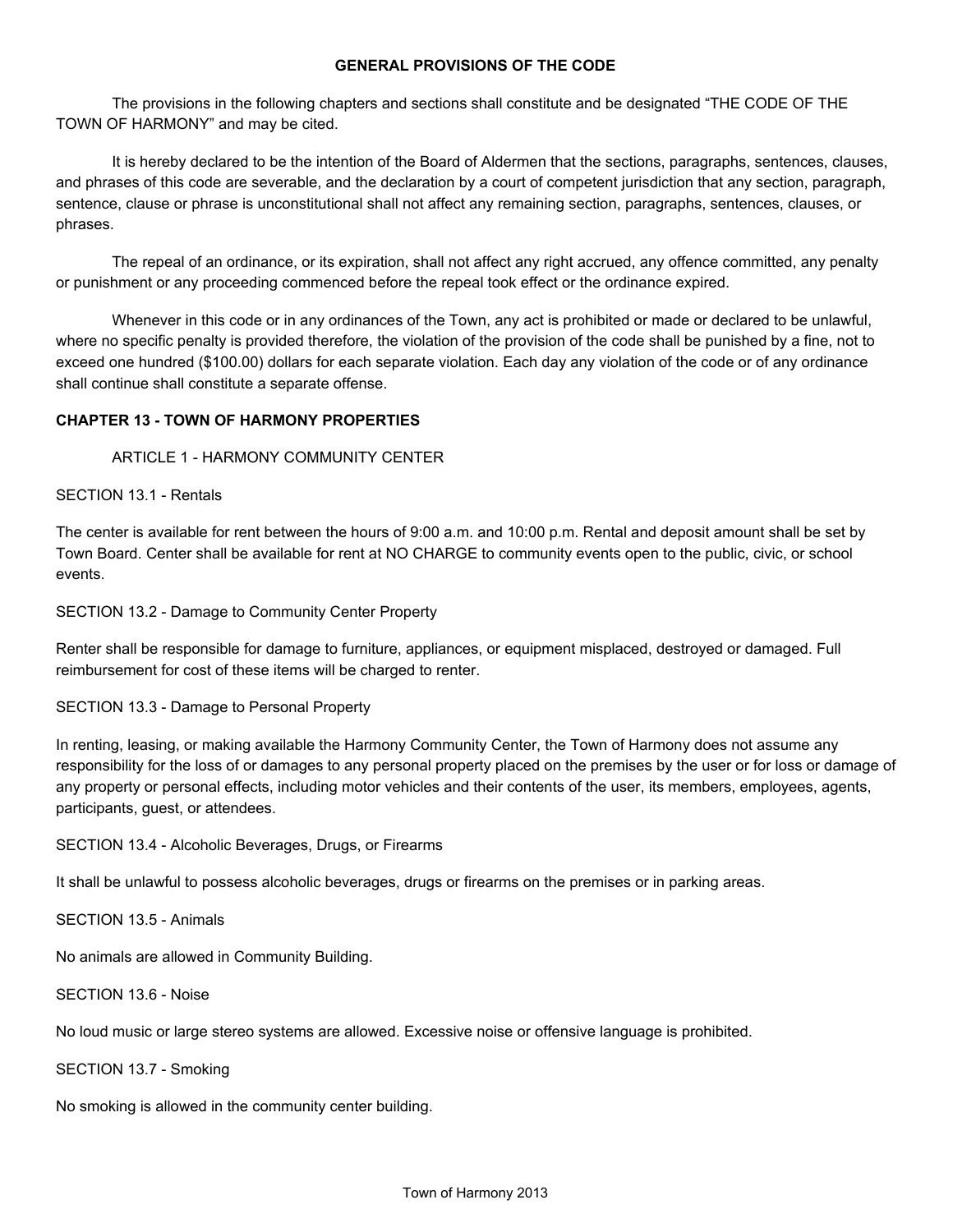## SECTION 13.8 - Attaching Items to Walls

No nails, screws, staples, tape or fixtures of any kind may be driven or applied to the walls, woodwork, floors, or ceiling.

SECTION 13.9 - Building to be Left Clean

After rental, building is to be left clean, including kitchen and restrooms. Remove all personal items from refrigerator, flush all commodes, wash and put away all dishes, sweep all floors, and leave clean (mop if necessary). Remove all trash and garbage from the premises.

SECTION 13.10 - Personal Grills

Bar-B-Que grills are allowed in the shelter at the back of the community center. Concrete is to be left clean and free of grease.

ARTICLE 2 CEMETERY

SECTION 13.20 - Superintendent - Appointed by Town Council

The City Council shall appoint some competent person as superintendent of the cemetery department. He shall at all times be under the control and direction of the Town Council.

SECTION 13.21 - Same - Duties

It shall be the duty of the superintendent of the cemetery department to:

Have the cemeteries kept in good order, worked and cultivated.

See that all lots receive equal attention as to mowing, refilling of graves and the rendering of other services usually performed by the city.

SECTION 13.22 - Sale of Lots - Nonresidents; Double Price

All nonresidents of the city shall pay for any lot or part of a lot double the price established for residents.

SECTION 13.23 - Same - Payment before Interment Conveyance; Records

Upon the payment of the purchase price to the Town Clerk and Treasurer, the Mayor shall execute and deliver to the purchaser a legal deed for the lot. The Town Clerk and Treasurer shall keep a record of each sale of lots or parts of lots, including date of sale, description of lot, name of the purchaser and price paid.

## SECTION 13.24 - Same Payments in Arrears; Resale

In all cases where a lot has been sold and the person to whom such sale has been made neglects or refuses to pay the purchase price for the lot, the Town Council shall have power to sell such lot to any other purchaser, and the Town Council shall have power to sell all remainder of such lot not occupied by a grave upon such terms as they shall deem proper.

SECTION 13.25 - Lot Limitations in Town Cemeteries

It shall be unlawful for any person to build any curbs, wall or fence of any kind on or around any lot in any cemetery in the town except in accordance with the following provisions:

- a) Lots are to be kept flat and level at all times
- b) No mounds or coping shall be allowed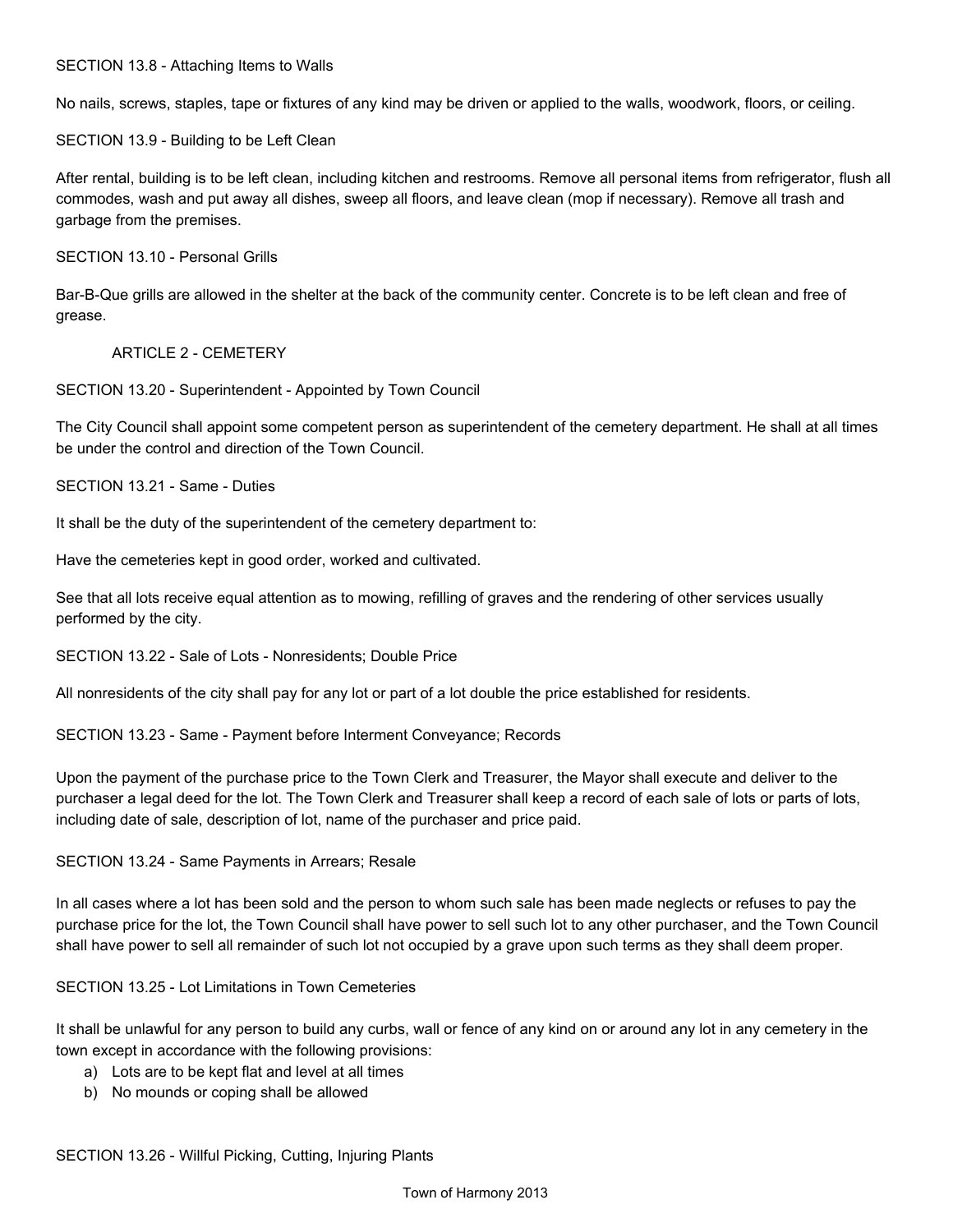It shall be unlawful for any person to willfully pluck any flowers, shrubs or plants or to cut, destroy, break, remove or injure any tree, shrub or plant that may have been planted or that may be growing in the cemetery.

SECTION 13.27 - Same - Structures, Tombs, Monuments, etc.

No person shall destroy, mutilate, deface, injure or remove any tomb, monument, gravestone or other structure in the cemetery; or any fence, railing or other object for the protection or ornament of any lot, tomb, monument, grave or other structure or built for the protection or ornament of the cemetery.

SECTION 13.28 - Animals - Burial

It shall be unlawful to bury the body of any dog, cat or any other animal, fowl or thing within any cemetery for the interment of human bodies used as a cemetery and place of interment by the Town. SECTION 13.29 - Same - Killing and Trapping

No person shall kill or trap in any manner whatever any bird or animal in the cemetery in the Town.

SECTION 13.30 - Traffic Lanes and Speed

It shall be unlawful for any person to operate any motor vehicle or other vehicle at a speed faster than fifteen miles per hour in any of the cemeteries of the Town. Vehicles shall be operated only on the main roadways specially built for driving.

SECTION 13.31 - Noise and Improper Conduct

It shall be unlawful for any person to disturb the quiet and good order of any cemetery by noise of any kind, or other improper conduct; or to refuse to leave the cemetery when notified to do so, for any disturbance, improper conduct or other violations of the regulations. Any person violating this section may be ejected from the grounds.

SECTION 13.32 - Trespassing

It shall be unlawful for any person to trespass by entering upon the premises of Harmony Town Cemetery between the hours of 9:00 p.m. and 6:00 a.m.

#### SECTION 13.33 - Cleanliness

No person shall deposit any rubbish, filth, waste, or other unclean or unsightly substance in said cemetery, and all materials carried within said cemetery and not used in the erection of monuments, markers or other lawful structures authorized herein, shall be promptly removed by the owner of the lot upon which such monument, marker or structure shall be located.

#### ARTICLE 3 - TOMLINSON-MOORE FAMILY PARK

SECTION 13.40 - Park Hours

It shall be unlawful for any person to be on park property between the hours of dusk and dawn

SECTION 13.41 - Reservation of Picnic Shelter

No fee charged for use of picnic shelter. Reservations must be made 30 days in advance. Only 6 tables make be reserved.

# SECTION 13.42 - Weapons, Illegal Drugs, or Fireworks

It shall be unlawful for any person to possess any weapons, illegal drugs or fireworks on park premises or in parking area